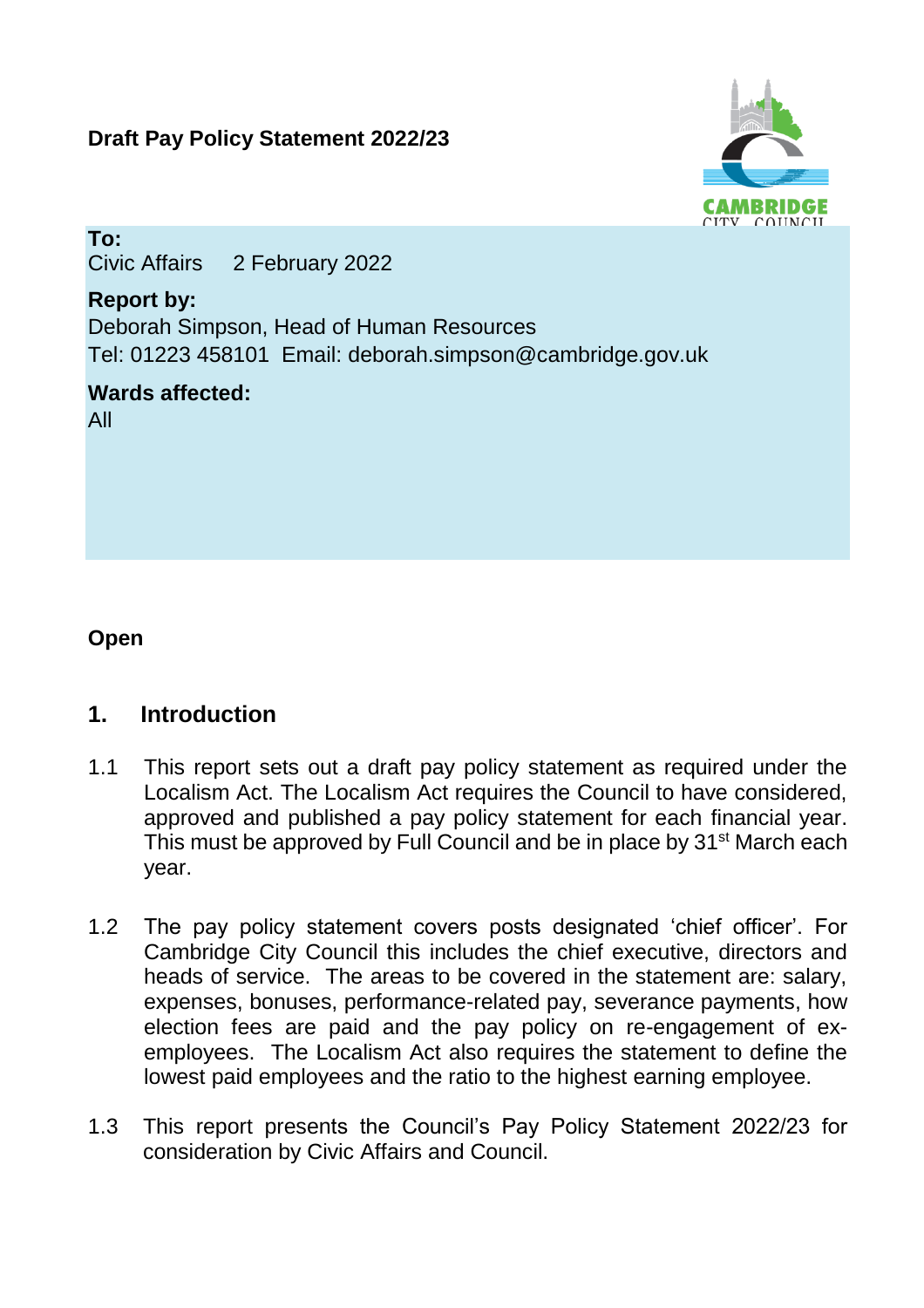# **2. Recommendations**

# **The Civic Affairs Committee is asked to:**

- 2.1 Consider and recommend to Council the draft Pay Policy Statement 2022/2023 attached as Appendix 1.
- 2.2 Note the update on the review of senior officer salaries which was scheduled for late 2021 and has now been moved until 2022 due to the delay in the national pay award settlement for 2021 and the forthcoming review of the senior management structure.
- 2.3 Consider and recommend the proposal for director performance reviews to be undertaken by the Chief Executive, as outlined in Section 5.
- 2.4 Consider and recommend the proposal for chief executive performance reviews to be undertaken by the Leader, as outlined in Section 5.
- 2.5 To recommend to Council to delegate authority to the Head of Human Resources to update the Pay Policy Statement 2022/23 should a chief executive and/or chief officer and/or NJC pay award be agreed.

# **3. Background**

### **National Pay Awards**

- 3.1 Pay awards are nationally determined in accordance with the Joint Negotiating Committee (JNC) for Chief Executives, the Joint Negotiating Committee (JNC) for Chief Officers and the National Joint Council for Local Government Services (NJC) for staff on Bands 1-11.
- 3.2 There has been no agreement to date on national pay awards for chief executives or chief officers (directors and heads of service grade) or employees covered by the NJC (Bands 1-11) with effect from 1 April 2021.
- 3.3 There is currently a national pay dispute in relation to the 2021/22 annual pay award. An offer of 1.75% was made for NJC staff and 1.5% for chief executives and chief officers. These offers have been rejected and there have recently been ballots taking place concerning potential for industrial action by Unison, Unite and GMB.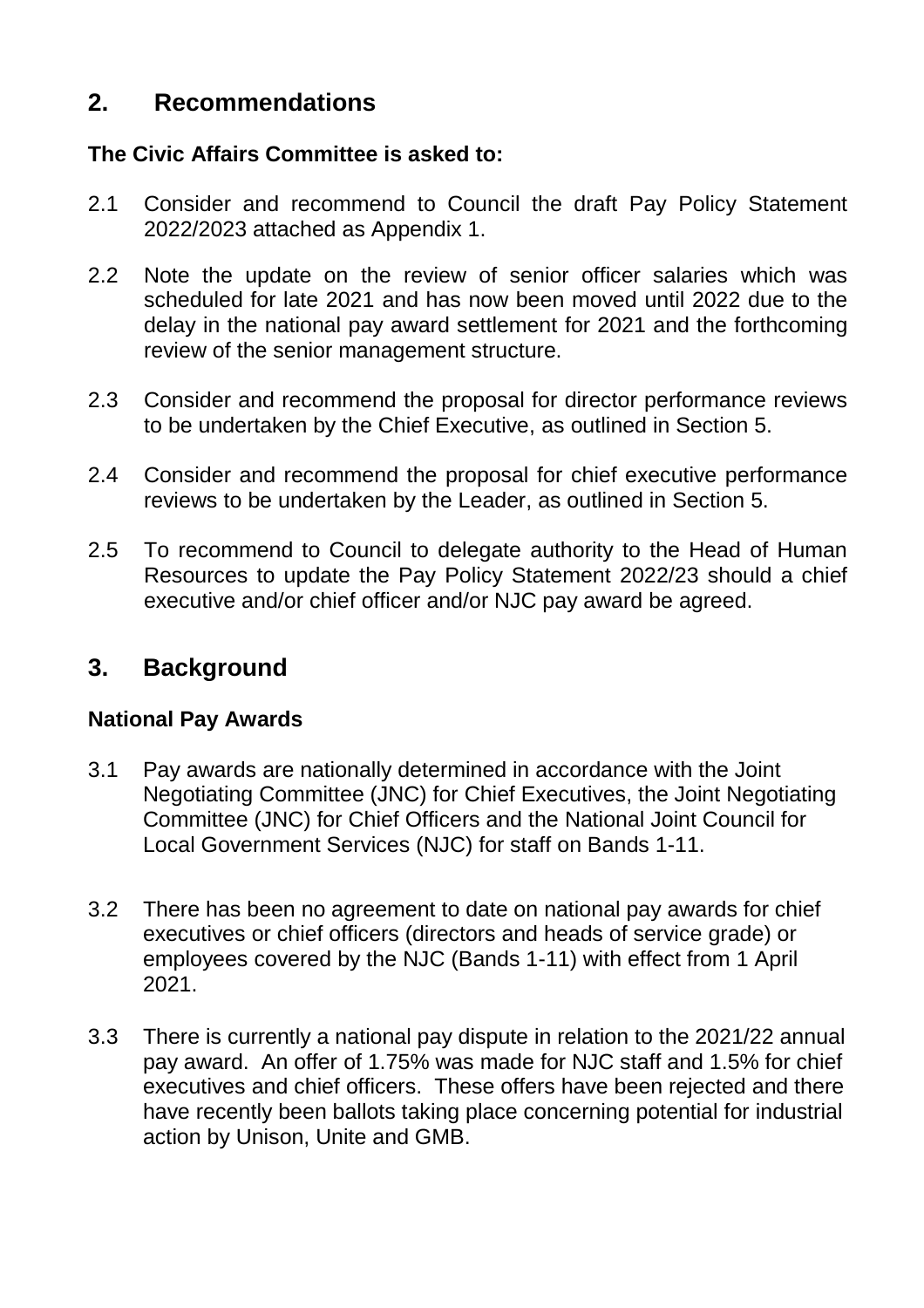- 3.4 It is currently expected that the national pay award will not be settled before 31 March 2022 and that there will be backdating of any agreement to 1 April 2021.
- 3.5 There will be an oral update on the current national pay situation at the Civic Affairs meeting.
- 3.6 The Pay Policy Statement will need to be updated if any nationally agreed pay awards are implemented. It is recommended that the Head of HR be given delegated authority to update the pay policy as necessary.

### **4. Senior Officer Pay Review**

- 4.1 The Council has an agreement that senior officer pay scales will be reviewed every three years in line with the current market median level pay, this includes chief executive, director and heads of service salaries.
- 4.2 The last review was undertaken in 2019 and the outcome was reported in the 2020 Pay Policy Statement. The outcome of the review was that the current pay levels for the posts of chief executive, director and heads of service would remain unchanged at that time, but a further review of the chief executive pay level would take place in 2020, following recruitment to the post of Chief Executive.
- 4.3 The review of the chief executive level salary was moved to late 2021 following the recruitment process having only concluded in December 2020 and the 2022 scheduled three-year review of senior officer pay was to be brought forward into 2021 to coincide with this review.
- 4.4 There has not been a national pay award with effect from 1 April 2021 and there is now a national pay dispute. In the current circumstances it is unlikely than any award will be agreed before 31 March 2022. Pay points within these grades are subject to any nationally agreed pay awards and would increase in line with any nationally agreed percentage.
- 4.5 The Council is embarking on an ambitious transformation programme, Our Cambridge, which will include a review of the senior management structure. It is expected that proposals for a revised senior management structure will be made during 2022. This review could include proposed changes to the pay structure and therefore it is prudent to delay the proposed senior pay review which is based on the current structure.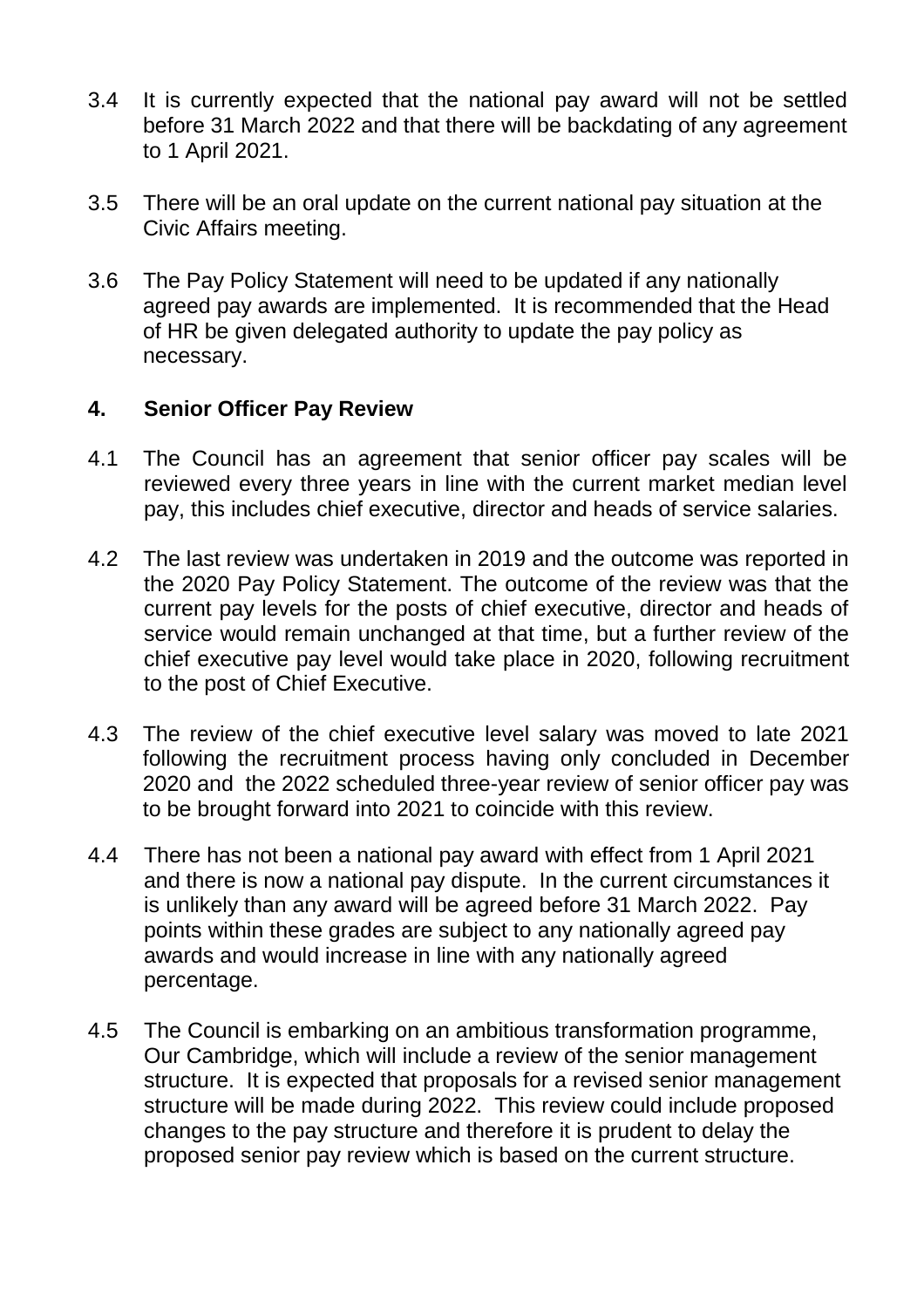4.6 It is therefore proposed to wait until the current national pay disputes have concluded and proposals for the senior management structure are determined. The review of senior salaries will now be moved to 2022.

# **5. Chief Executive and Director Performance Review**

- 5.1 All council officers take part in an annual performance review assessment of performance against objectives and the council's competencies. There is also a mid-year review. For all staff except the Chief Executive and Directors this review is undertaken by the line manager and the employee.
- 5.2 For the Chief Executive and Directors this annual assessment of performance is undertaken by the Chief Officer Performance Review Working Party, appointed by Civic Affairs to carry out annual appraisals of Chief Officers (defined as the Chief Executive and Directors). This is a working party and not a committee and currently comprises 6 Councillors.
- 5.3 Discussions have taken place with the former Leader, new Leader, Executive Councillor for Finance and Resources and Chief Executive about reviewing the arrangements for Director and Chief Executive performance review.
- 5.4 It is proposed that in future the performance of the Directors would be assessed by the Chief Executive. The proposal includes that the Chief Executive will consult with Group Leaders and relevant Executive Councillors and will undertake a form of 360 degree consultation with external partners, peers and direct reports in order to give a range of feedback to inform the discussions with the Director.
- 5.5 The Chief Executive's performance could be assessed in a similar way, with a facilitated review meeting with the Leader, consultation with Group Leaders and a form of 360 consultation with external partners, peers and direct reports to give a range of feedback. It is proposed that there would be a Facilitator to assist with gathering feedback and facilitating the review meeting.
- 5.6 It is proposed that the revised process be implemented for the two Director posts and Chief Executive for the 2022/23 performance reviews.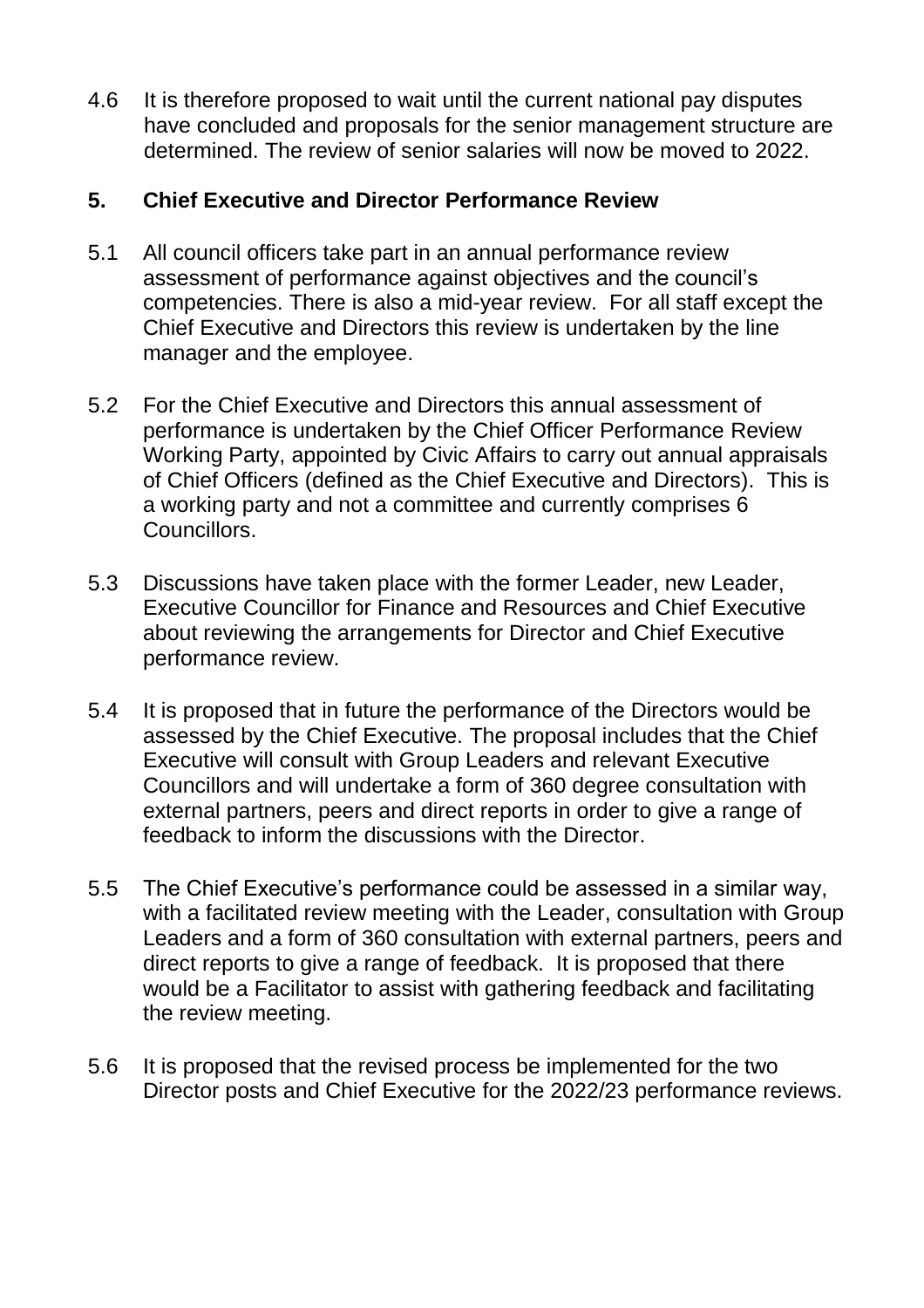# **6.Implications**

# **a) Financial Implications**

The Council has made budget provision in the Medium-Term Financial Strategy for 2.5% pay inflation in 2021/22 and 2.0% for 2022/23.

Any costs associated with facilitation of the Chief Executive performance review will be met from existing budgets.

# **b) Staffing Implications**

This report relates to the pay, terms and conditions of staff.

# **c) Equality and Poverty Implications**

An equality impact assessment has not been undertaken for this report. Equality information by grade is reported annually to the Equalities Panel and is available on the Council's website.

**d) Net Zero Carbon, Climate Change and Environmental Implications** The proposals in this report have no climate change impact.

### **e) Procurement Implications**

The Living Wage Policy as it relates to contractors is included in the Pay Policy Statement.

# **f) Community Safety Implications**

This report relates to the pay, terms and conditions of staff and does not impact directly on community safety matters.

# **7.Consultation and communication considerations**

- 7.1 The Chief Executive, Directors, Head of Legal Practice, Head of Finance, Payroll Manager, Democratic Services Manager and Equality and Anti-Poverty Officer have been consulted on this report and the attached draft Pay Policy Statement.
- 7.2 This pay policy statement once approved by Full Council will be published on the Council's website. The Pay Policy Statement will be updated following any agreed national pay award changes which affect the council's pay scales.

# **8. Background papers**

Background papers used in the preparation of this report:

- Pay Policy Statement 2021/22
- City Council Pay scales
- Constitution Chief Officer Performance Review Working Party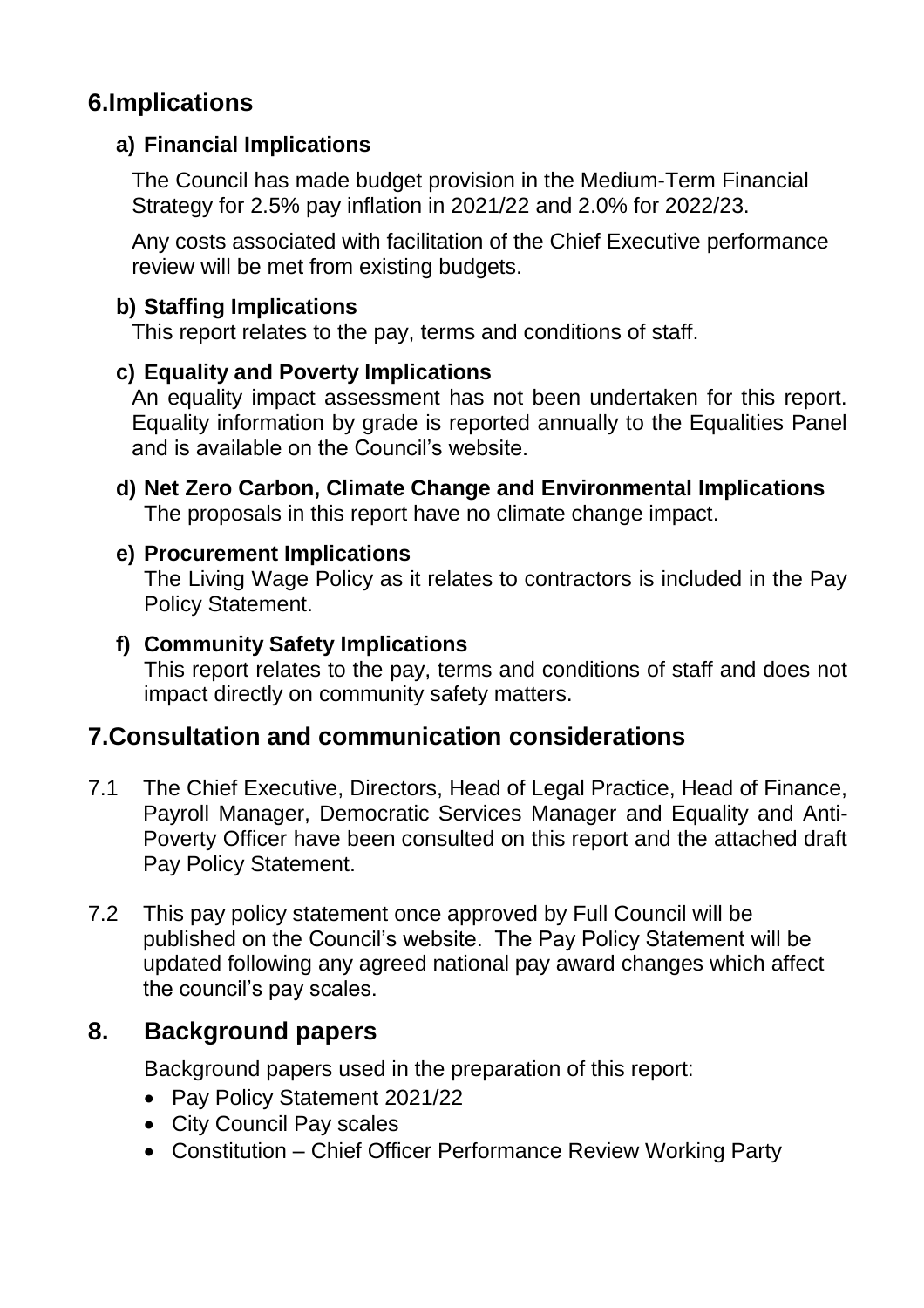# **9. Appendices**

Appendix 1- Pay Policy Statement 2022/23.

# **10. Inspection of papers**

To inspect the background papers or if you have a query on the report please contact: Deborah Simpson, Head of Human Resources, Tel: 01223 458101, email: Deborah.Simpson@cambridge.gov.uk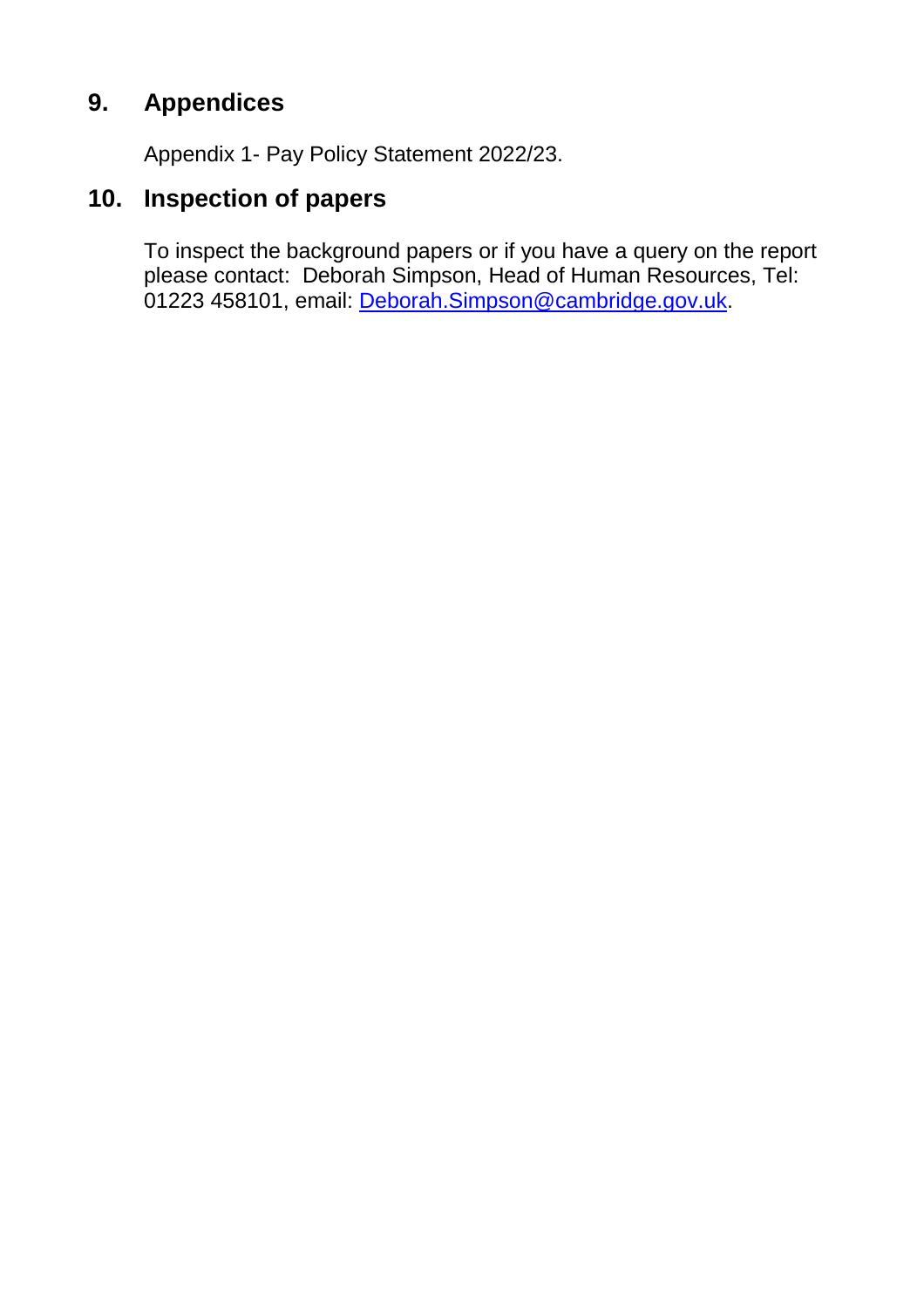Appendix 1

#### **Pay Policy Statement 2022/23**

#### **Scope**

This pay policy statement covers the posts of the chief executive, directors and heads of service.

The Council is an accredited Real Living Wage Employer and this statement incorporates the Council's policy on the Real Living Wage. This statement also incorporates the Cambridge Weighting which is paid as a pay supplement to bring the minimum council pay rate to £10.00 per hour.

The Council has a number of apprenticeship opportunities and there is a statement relating to apprenticeships.

#### **Salary**

The salary scales for the chief executive, directors and heads of service, following the nationally agreed pay award with effect from 1 April 2020, are shown below. There have been no nationally agreed pay awards with effect from 1 April 2021.

Progression through the pay band (a four-point scale) is subject to a range of criteria that are currently assessed via the annual performance review.

| <b>Post</b>            | Point 1  | Point 2  | Point 3  | Point 4  |
|------------------------|----------|----------|----------|----------|
| <b>Chief Executive</b> | £118,470 | £123,502 | £128,526 | £133,588 |
| <b>Director</b>        | £91,388  | £94,998  | £98,602  | £102,212 |
| <b>Head of Service</b> | £70,942  | £73,357  | £75,737  | £78,154  |

#### **Review of Salary levels**

The Council has an agreement that senior officer pay scales will be reviewed every three years in line with current median level pay. A review of senior officer salaries was undertaken in 2019 and the outcome of the review was that the current pay levels for the posts of Chief Executive, Director and Heads of Service would remain unchanged at that time but a further review of the Chief Executive pay level would take place in 2020 following recruitment to the post of Chief Executive.

The recruitment process for the post of Chief Executive concluded in December 2020 and so the review was rescheduled to late 2021. The 2022 scheduled three-year review of senior officer pay was to be brought forward into 2021 to coincide with this review.

Pay points within these grades are subject to any nationally agreed pay awards with effect from 1 April 2021 and would increase in line with any nationally agreed percentage.

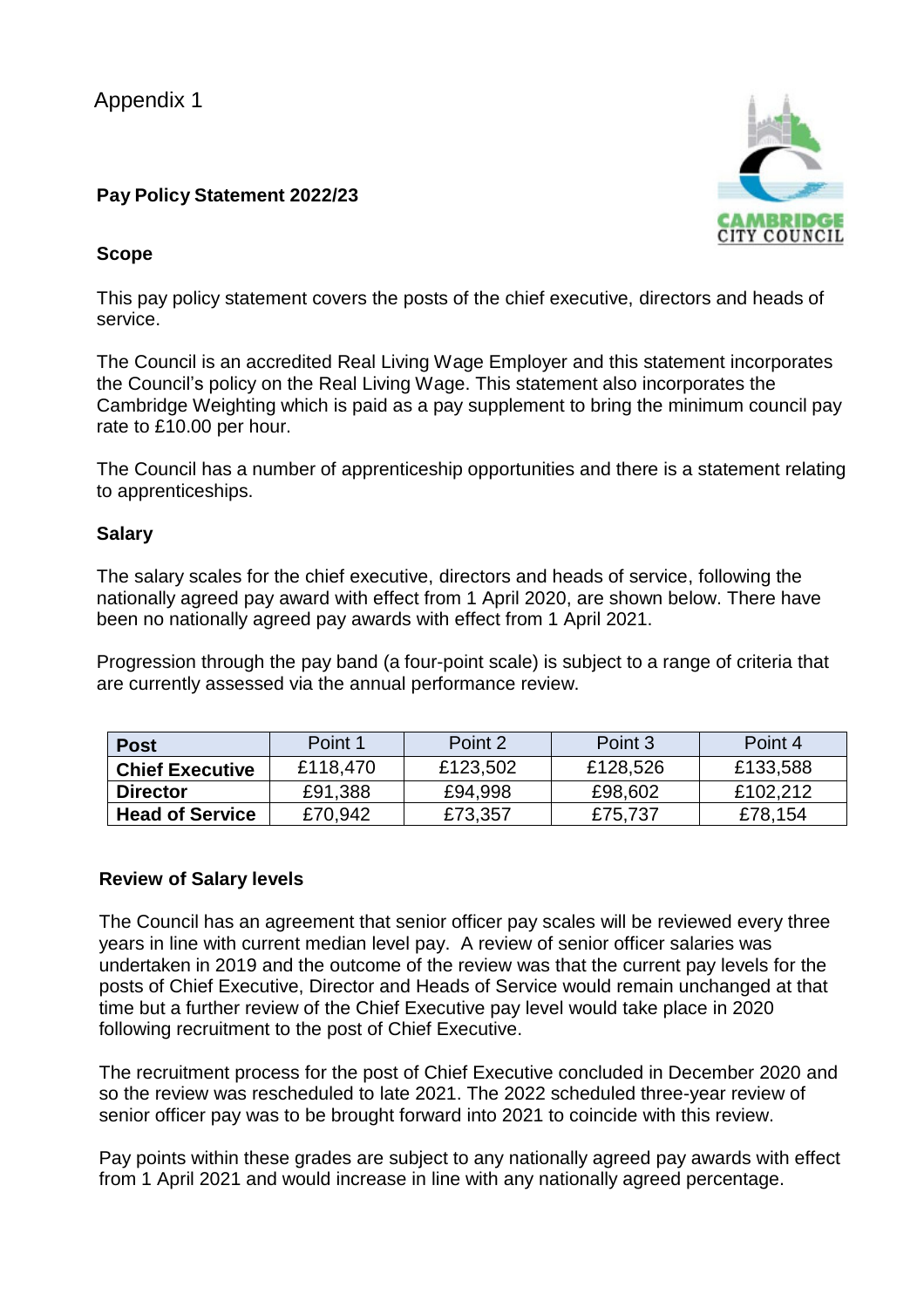The Council is embarking on an ambitious transformation programme, Our Cambridge, which will include a review of the senior management structure. It is expected that proposals for a revised senior management structure will be made during 2022. This review could include proposed changes to the pay structure and therefore it is prudent to delay the proposed senior pay review which is based on the current structure.

It is therefore proposed to wait until the current national pay disputes have concluded and proposals for the senior management structure are determined. The review of senior salaries will now be moved to 2022.

#### **Pay Awards**

Pay awards are nationally determined in accordance with the Joint Negotiating Committee (JNC) for Chief Executives and the Joint Negotiating Committee (JNC) for Chief Officers.

At the time of drafting this pay policy there have been no pay awards with effect from April 2021.

#### **Terms and Conditions of Employment**

The terms and conditions of employment for the chief executive, directors and heads of service within the scope of this pay policy statement are determined in accordance with collective agreements, negotiated from time to time, by the JNC for Chief Executives and the JNC for Chief Officers, as set out in the Scheme of Conditions of Service. These are supplemented by local collective agreements reached with trade unions recognised by the Council and by the rules of the Council.

#### **Remuneration on Recruitment**

Recruitment to the posts of chief executive and director is undertaken by a committee of Councillors appointed by Council. In the case of the chief executive, the appointment is made by Full Council, following a recommendation from the Employment (Senior Officer) Committee. Recruitment to posts of director is subject to notification to Executive Councillors before a job offer can be made. The salary on recruitment will be within the current salary range for these posts at that time.

Recruitment to posts of head of service is undertaken by the chief executive or a director. The salary on recruitment will be within the current salary range for these posts at that time.

There are occasions when the salary determined by the grading for a post results in an inability to successfully recruit to or retain staff in particular posts or specific occupational areas due to fluctuations in the labour market supply. These recruitment and retention problems can affect ability to deliver services. In such cases it may be appropriate to pay a market supplement in addition to the salary where there is evidence to justify that market factors are the "material reason" for the post attracting a higher rate of pay than other posts graded similarly. Any additional market supplement will be made in accordance with the Market Pay Policy.

There may be occasions when due to recruitment and retention difficulties within a specific service area or role, it may be more appropriate to use a recruitment and retention package approach than a market supplement. Such an approach offers a fixed lump sum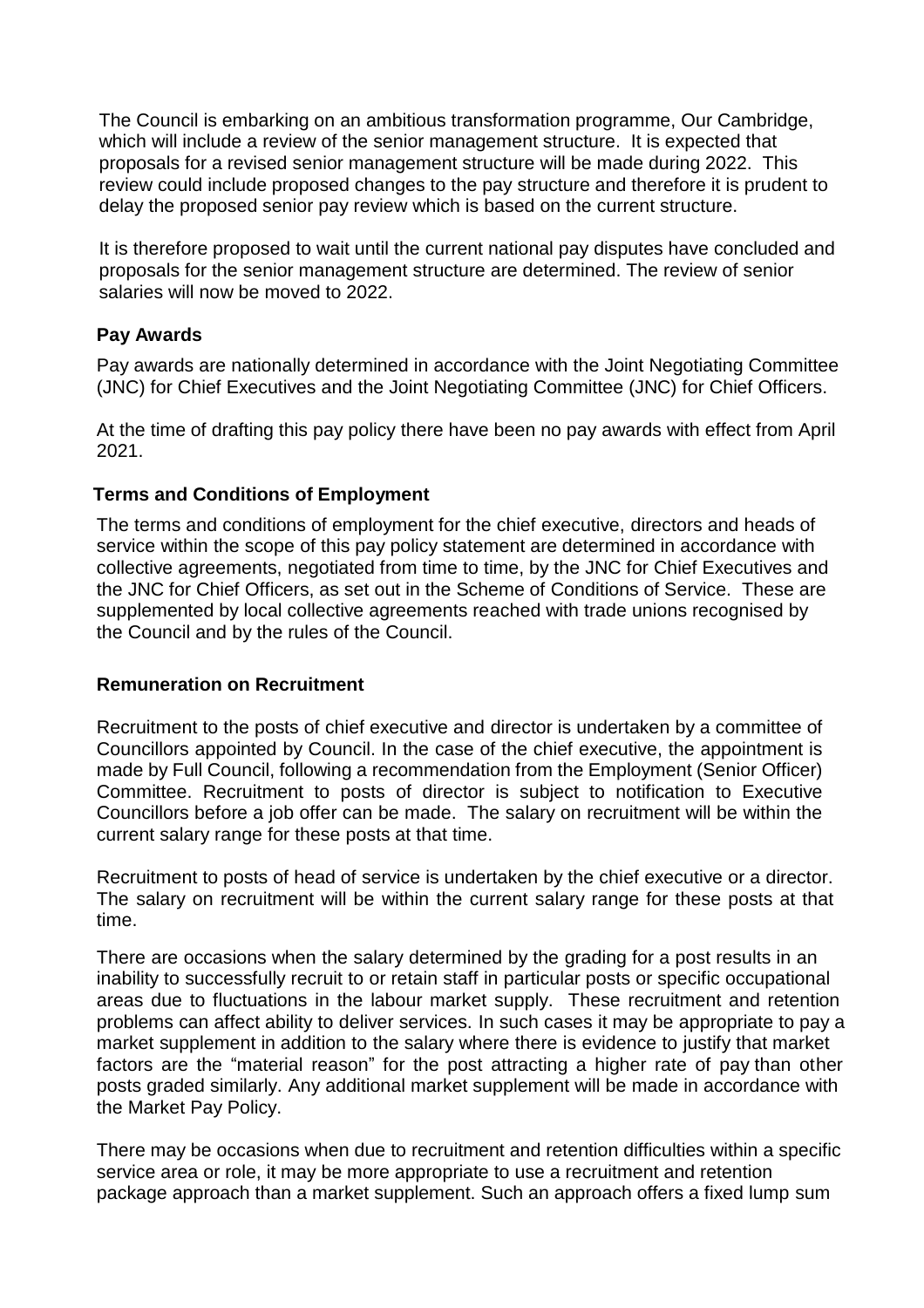payment for new appointments or to the staff in identified roles at a given date. The payment is tied to a defined retention period (usually two years) and must be repaid in full if the person leaves the employment of the Council within the designated period. The aim of this approach is to recruit new staff and retain existing staff where there is evidence of both types of difficulty and a market supplement approach is assessed as less effective.

Rules governing the recruitment of the chief executive, directors and heads of service are set out in the council's constitution in section; Part 4i, Officer Employment Procedure Rules.

#### **Bonuses**

There are no bonus arrangements payable to the chief executive, directors or heads of service.

#### **Performance Related Pay**

Performance and progression through the pay band is assessed annually in line with the Council's performance review schemes. For the chief executive and directors, performance is assessed by a panel of Councillors, the Chief Officer Performance Review Working Party. For heads of service, performance is assessed by their director.

It is proposed that with effect from 2022, the performance review for directors will be undertaken by the Chief Executive and for the Chief Executive by the Leader.

There is no performance related pay scheme outside of the performance review scheme, which determines the salary point of an officer, within the salary scale set out above.

#### **Salaries over £100,000**

The posts of chief executive and director have salary ranges which include pay points of over £100,000.

#### **Publication of salary data**

Salary data for the chief executive, directors and heads of service is published on the council's website, in Open Data, Transparency in local government, senior salaries.

This pay policy statement once approved by Full Council will be published on the Councils website.

#### **Expenses**

The expenses which may be payable to the chief executive, a director or head of service include:

- car/bicycle/motorcycle allowances at HMRC rates
- re-imbursement of travel and subsistence
- one professional subscription per annum
- payments under the eye-sight tests scheme
- relocation assistance in accordance with the Relocation Scheme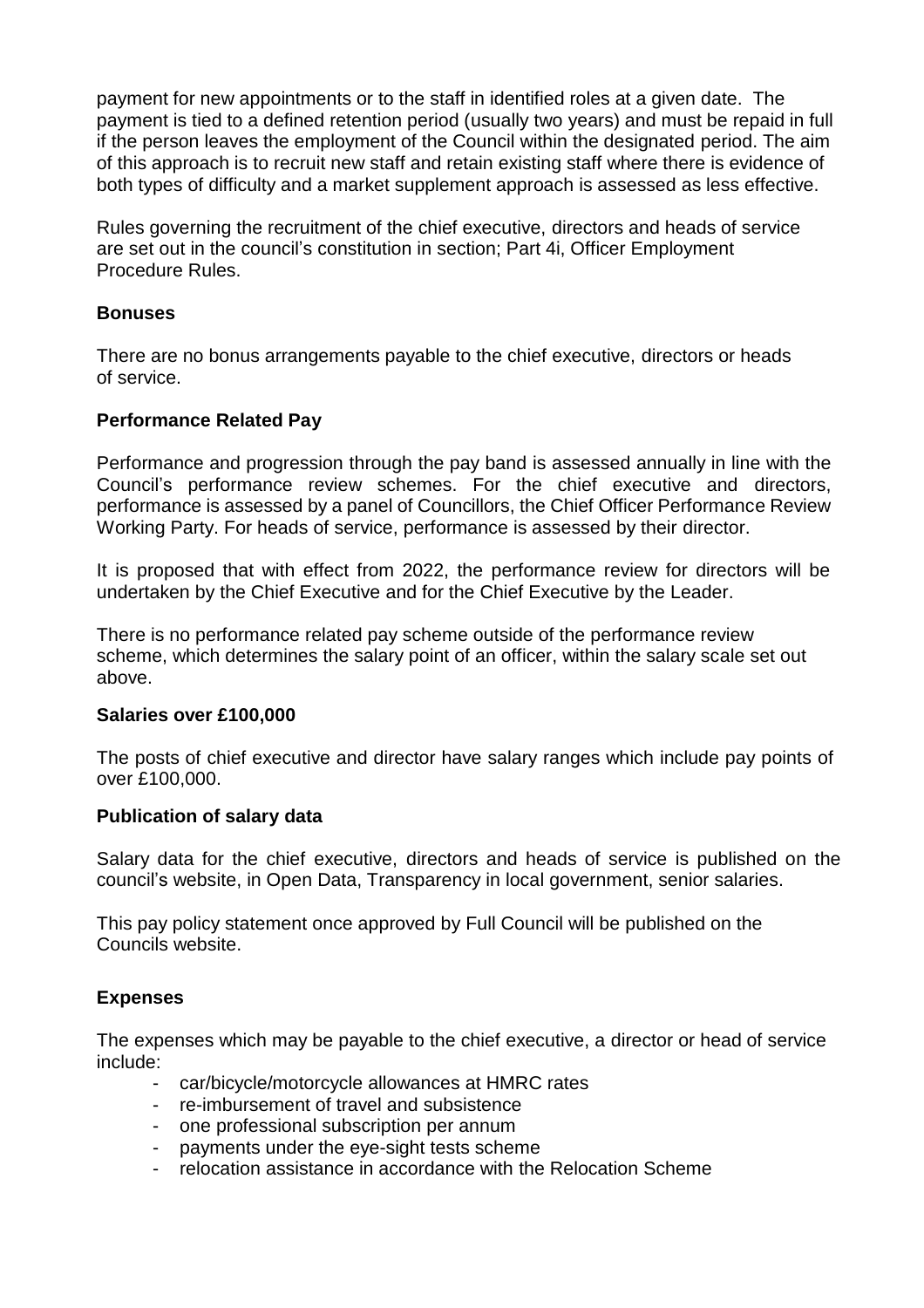#### **Severance Payments**

Severance payments are made in accordance with the council's employment policies and are the same for all staff.

Employees with more than two years' service will be entitled to redundancy pay in line with local government guidelines and statutory provisions. Redundant employees may receive the following elements in their final pay:

- Normal pay up to the agreed leaving date
- Where applicable, payment in lieu of outstanding notice
- Severance payment (where entitled).

Under the council's redundancy scheme a weeks pay will be calculated on the basis of actual weekly pay. Cambridge City Council will not apply the statutory weeks pay definition.

Once an employee is in receipt of early payment of pension benefits, if their total pay and pension benefits together (if reemployed by another employer covered by the Local Government Modification order) exceeds their salary as at the leaving date, the difference may be claimed back from pension payments.

An employee will lose their entitlement to redundancy pay if they take up a post with another body covered by the Redundancy Payments (Local Government) (Modification) (Amendment) Orders within 4 weeks of the date of the redundancy and the offer of the new job has been made before the end of the original contract.

Any proposals with a salary or severance package with a total value over £100k will be reported by the Employment (Senior Officer) Committee to Full Council for decision.

The chief executive, monitoring officer and chief finance officer can only be dismissed by the Full Council. All other directors and heads of service can only be dismissed in accordance with the Councils constitution, Part 4i, Officer Employment Procedure Rules.

#### **Pension and Pension Enhancements**

The employees within the scope of this pay policy are entitled to and receive pension contributions under the Local Government Pension Scheme (LGPS). This is a contributory scheme and they currently contribute between 9.9% and 11.4% of their pensionable pay to the scheme.

The employer contribution rate is currently 17.4% i.e. the council contributes 17.4% of pensionable pay to the pension of a member of staff within the pension scheme. The rate of 17.4% is the same for all staff. The rate is reviewed every 3 years following a valuation of the fund by the appointed actuaries. A review was undertaken in 2019, with the outcome effective for 2020/21.

The Council's discretions on enhancement of pension are set out in the Pensions Discretion Statement 2019. This policy was approved by the Civic Affairs Committee on the 30 January 2019. The policy is reviewed every 3 years and/or in line with changes to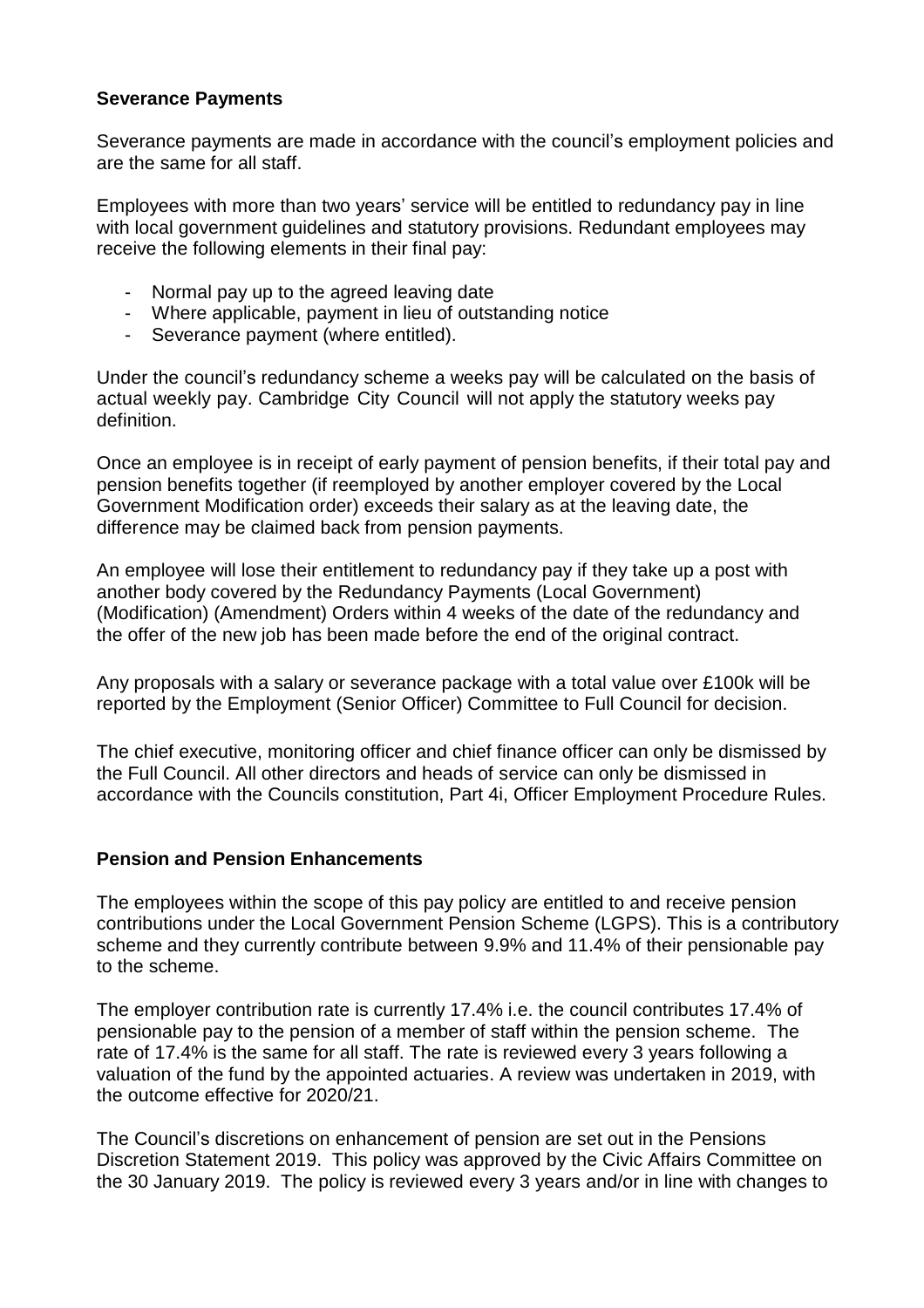the Local Government Pension Scheme (LGPS) as advised by the Local Government Pensions Committee (LGPC) and the Administering Authority (Cambridgeshire County Council).

It was anticipated that there would be changes to the LGPS following consultation on proposed changes in 2020 and 2021. However, no changes have yet been implemented. These proposals were also associated with the introduction in November 2020 and subsequent removal in February 2021 of the Exit Cap provisions. The pensions discretions were to be reviewed in line with the proposed changes to the LGPS which have not yet been introduced.

There is no current update on proposals to re-introduce the Exit Cap provisions following a further consultation on Special Severance Payments which closed in August 2021 or any changes to the LGPS. The next review of the Pensions Discretion Statement will now take place in 2022.

#### **Pay Ratios, Real Living Wage, Cambridge Weighting and Apprenticeships**

Set out below are the Council's pay arrangements with regard to the Real Living Wage, the Cambridge Weighting, apprenticeships, and the highest paid council staff.

The table below shows a number of pay ratios.

The Council does not have a policy on maintaining or reaching a specific pay ratio between the lowest and highest paid staff.

#### **Apprentices**

The Council has engaged a number of apprentices in apprenticeship roles where these roles provide development opportunities and do not replace existing posts. They are outside of the Real Living Wage and Cambridge Weighting policies and where we pay apprentices in line with the National Living Wage/Minimum Wage Rates in their first year of apprenticeship.

The current lowest rate for an apprentice is £8.91 and this pay rate has been used in the ratios.

The Council also offer apprenticeships to current employees who are paid in accordance with their existing pay arrangements during the apprenticeship.

#### **Lowest paid staff**

The lowest paid staff within the Council's pay structure are on Band 1. We have chosen staff employed on Band 1 as our definition of the 'lowest paid' for the purposes of this policy. The current lowest pay point is £18,198 (£9.43 per hour)

Cambridge City Council is an accredited Real Living Wage employer and also pays a Cambridge Weighting supplement. This means that the minimum pay level for staff is £10.00 per hour, equivalent to £19,294.

The terms and conditions of employment for Band 1 staff are in accordance with collective agreements, negotiated from time to time, by the National Joint Council for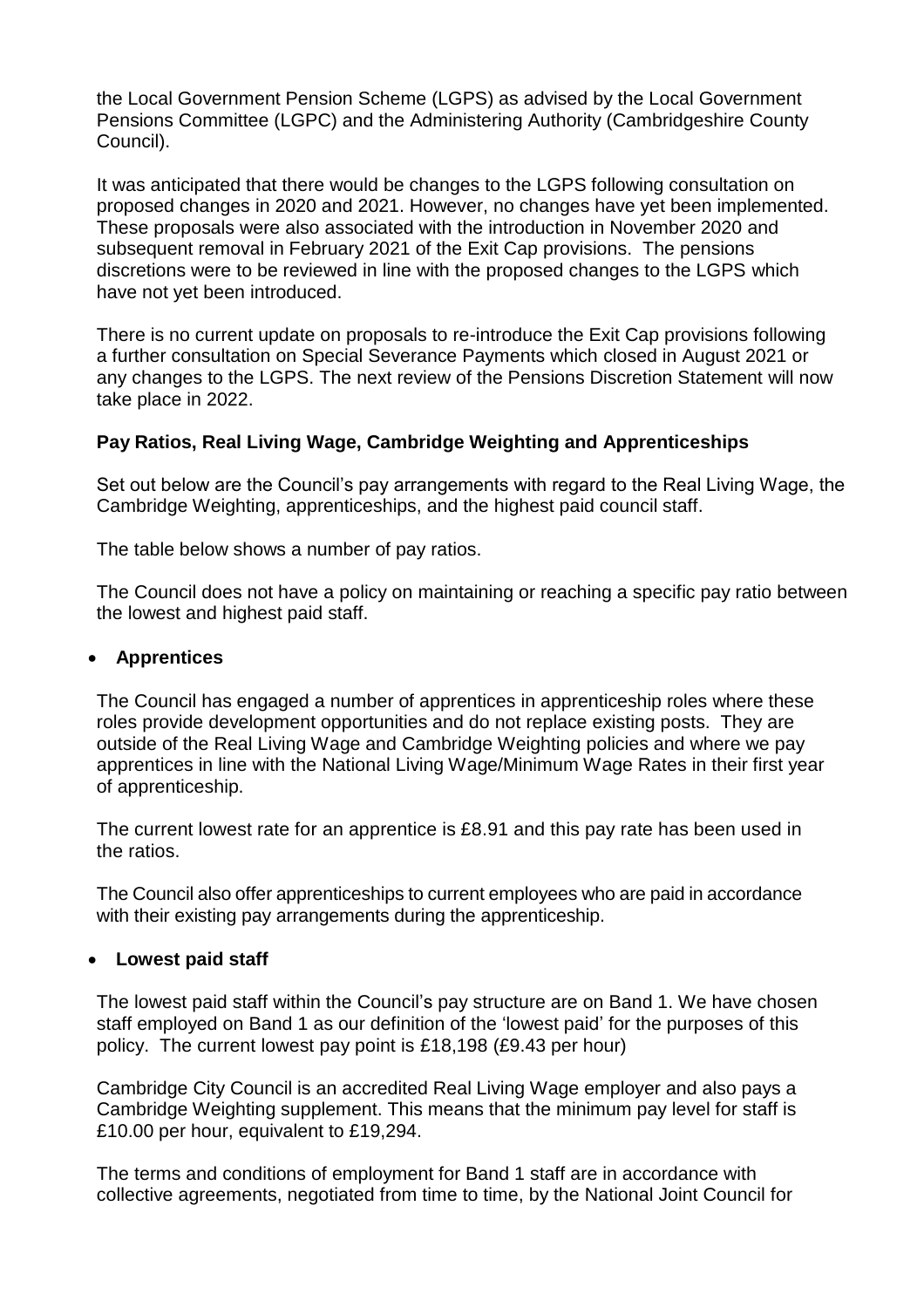Local Government Services, as set out in the Scheme of Conditions of Service (commonly known as the Green Book). These are supplemented by local collective agreements reached with trade unions recognised by the Council and by the rules of the Council.

Pay policies which apply to Band 1 employees include:

- car/bicycle/motorcycle mileage at HMRC rates
- re-imbursement for travel and subsistence
- overtime/enhanced rates
- standby and callout arrangements
- one professional subscription per annum
- payments under the eye-sight tests scheme
- Travel scheme (where applicable)

#### **Median average of employees**

The current median average salary is £32,234.

#### **Real Living Wage**

The Council is accredited with the Living Wage Foundation which means it has adopted a Real Living Wage policy for staff, agency workers and contractors engaged through the Council's Procurement processes.

The implementation date for Real Living Wage increases is November for staff engaged on city council terms and conditions of employment. Following changes to roles within Cultural Services we have now removed the later April implementation date which applied to former Cambridge Live terms and conditions. With effect from November 2021 the Real Living Wage has increased to £9.90 per hour.

The Council will pay the Real Living Wage rate for staff engaged on city council pay rates by way of a supplement to pay rates.

The Council will pay the minimum of the relevant Real Living Wage rate to agency workers after 4 weeks of their engagement with the City Council.

The Council will require contractors engaged through the Council's procurement processes to pay at least the Real Living Wage to all their staff who work on the Council's premises (or land maintained by the Council) for two or more hours on any day of the week for eight or more consecutive weeks. The only contracts that will be excluded from the requirement to pay the Real Living Wage are:

- $\circ$  contracts where it would be unlawful to require the payment of the Real Living Wage
- o contracts where, following evaluation, it is considered inappropriate to impose the requirement.

#### **Cambridge Weighting**

The Council implemented a Cambridge Weighting with effect from 1 April 2018, paid to employees on city council terms and conditions of employment and related agency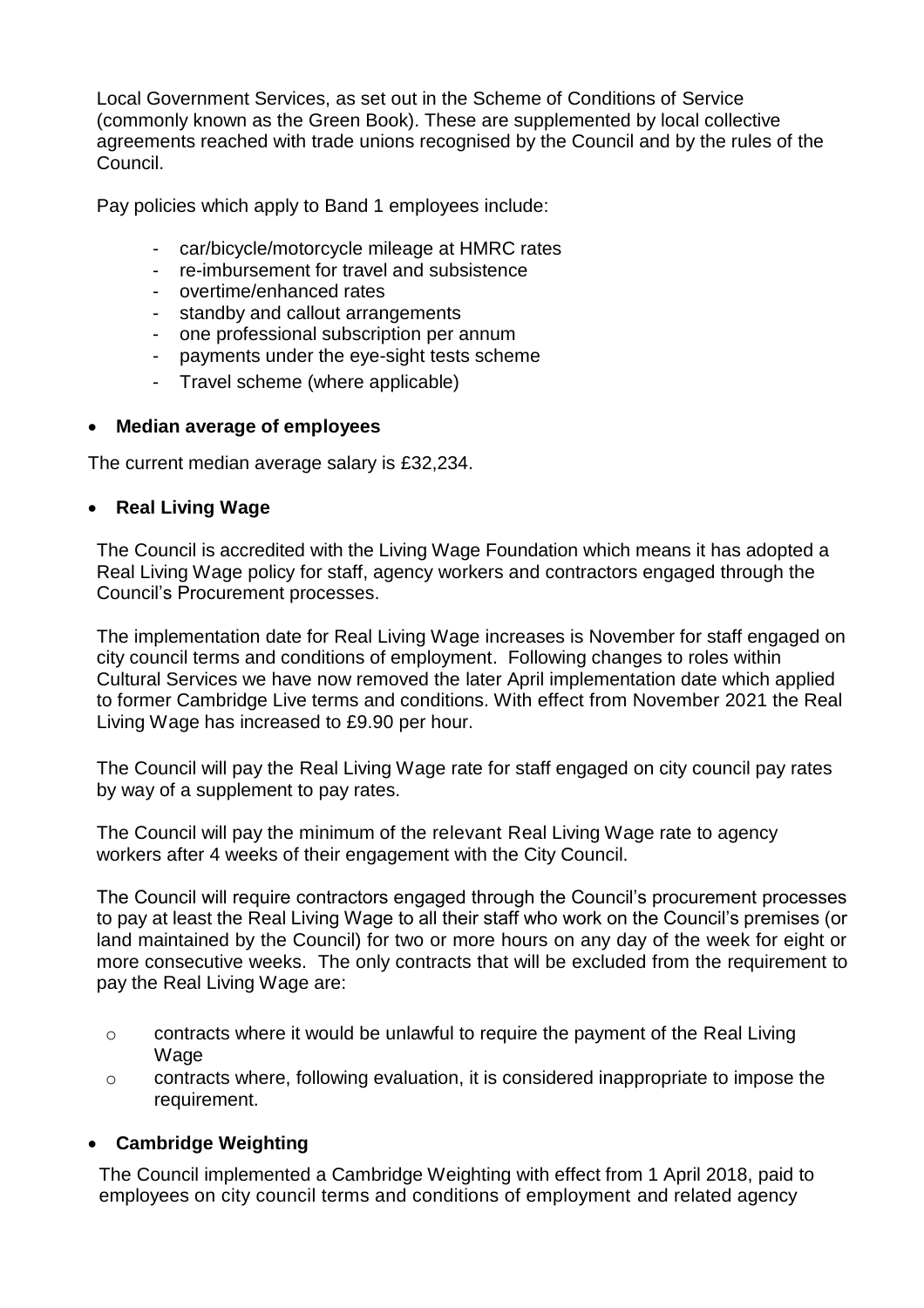workers earning less than £10.00 per hour. From April 2020 this rate was also applied to employees on Cambridge Live terms and conditions of employment and related agency workers. The weighting is paid in addition to salary, the Real Living Wage supplement, to bring the hourly rate to an equivalent of £10.00 per hour (£19,294). For agency workers the weighting applies in addition to current hourly rates and the Real Living Wage arrangements. The weighting is variable, depending upon the current hourly rate and the Real Living Wage supplement payable at that time.

#### **Chief Executive**

The highest paid officer of the council is the chief executive. The highest pay point on this scale is currently £133,588 (April 2020).

|                                                             | Annual<br><b>Salary</b> | <b>Ratio to Chief</b><br><b>Executive</b><br>salary/Highest<br>pay point | <b>Explanation</b>                                                                    |
|-------------------------------------------------------------|-------------------------|--------------------------------------------------------------------------|---------------------------------------------------------------------------------------|
| Apprentice rate of £8.91                                    | £17,187                 | 1:7.77                                                                   | Chief Executive pay scale<br>highest pay point and lowest<br>apprenticeship rate      |
| <b>Real Living Wage Rate</b><br>of £9.90 (November<br>2021) | £19,100                 | 1:6.99                                                                   | Chief Executive pay scale<br>highest pay point and real<br>Living Wage rate of £9.90  |
| Lowest council pay scale<br>point $(E9.43)$                 | £18,198                 | 1:7.34                                                                   | Chief Executive pay scale<br>highest pay point and lowest<br>council pay scale point  |
| Cambridge Weighting -<br>minimum £10.00                     | £19,294                 | 1:6.92                                                                   | Chief Executive pay scale<br>highest pay point and £10.00<br>hour Cambridge Weighting |
| Median Average salary                                       | £32,234                 | 1:4.14                                                                   | Chief Executive pay scale<br>highest pay point and current<br>median average salary   |
| <b>Chief Executive</b><br>Highest pay point                 | £133,588                |                                                                          | <b>Chief Executive's highest</b><br>pay point                                         |

### **Pay Ratios**

### **Election Fees**

The Returning Officer is the person who has the overall responsibility for the conduct of elections. The Returning Officer is an officer of the Council who is appointed under the Representation of the People Act 1983. Although appointed by the Council the role of the Returning Officer is one of a personal nature and distinct and separate from their duties as an employee of the Council. Elections fees are paid for these additional duties and they are paid separately to salary.